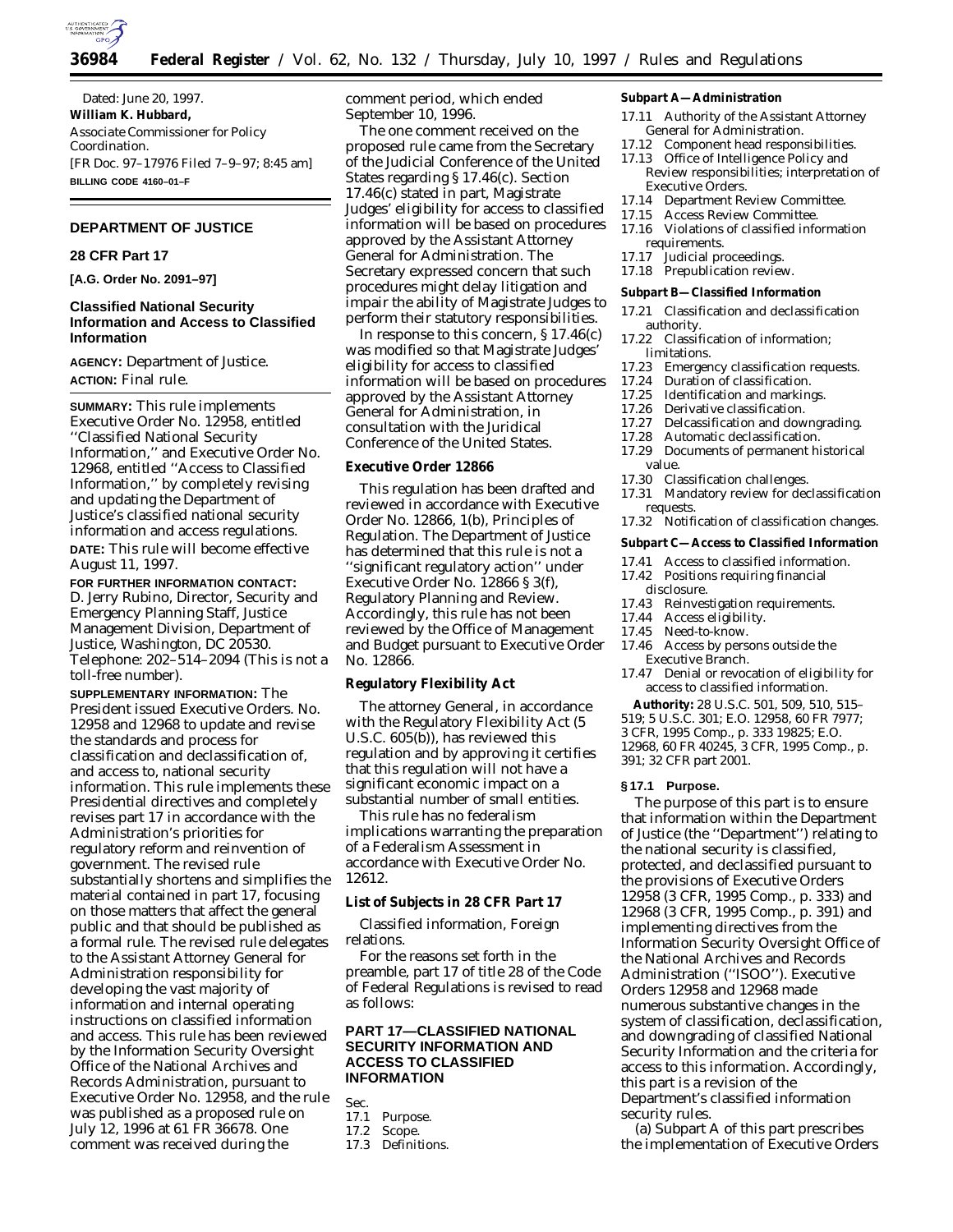12958 and 12968 within the Department through the Assistant Attorney General for Administration, as the senior responsible agency official. Subpart A of this part also provides for certain relationships within the Department between the Assistant Attorney General for Administration, other component heads, and the Office of Intelligence Policy and Review.

(b) Subpart B of this part prescribes an orderly and progressive system for ensuring that every necessary safeguard and procedure is in place to assure that information is properly classified and that classified information is protected from unauthorized disclosure. Subpart B of this part requires original classification authorities to make classification decisions based on specific criteria; provides that most newly created classified information be considered for declassification after 10 years; provides that historically valuable information that is more than 25 years old (including information classified under prior Executive Orders) be automatically declassified, with appropriate exceptions; and establishes procedures for authorized holders of classified information to challenge the classification of information.

(c) Subpart C of this part establishes substantive standards and procedures for granting, denying, and revoking, and for appealing decisions to deny access to classified information with an emphasis on ensuring the consistent, cost-effective, and efficient protection of classified information. Subpart C of this part provides a process that is fair and equitable to those with whom classified information is entrusted and, at the same time, assures the security of the classified information.

## **§ 17.2 Scope.**

(a) All employees, contractors, grantees, and others granted access to classified information by the Department are governed by this part, and by the standards in Executive Order 12958, Executive Order 12968, and directives promulgated under those Executive Orders. If any portion of this part conflicts with any portion of Executive Order 12958, Executive Order 12968, or any successor Executive Order, the Executive Order shall apply. This part supersedes the former rule and any Department internal operating policy or directive that conflicts with any portion of this part.

(b) This part applies to non-contractor personnel outside of the Executive Branch and to contractor personnel or employees who are entrusted with classified national security information originated within or in the custody of

the Department. This part does not affect the operation of the Department's participation in the National Industrial Security Program under Executive Order 12829 (3 CFR, 1993 Comp., p. 570).

(c) This part is independent of and does not affect any classification procedures or requirements of the Atomic Energy Act of 1954, as amended (42 U.S.C. 2011 *et seq*).

(d) This part does not, and is not intended to, create any right to judicial review, or any other right or benefit or trust responsibility, substantive or procedural, enforceable by a party against the United States, its agencies or instrumentalities, its officers or employees, or any other person. This part creates limited rights to administrative review of decisions pursuant to §§ 17.30, 17.31, and 17.47. This part does not, and is not intended to, create any right to judicial review of administrative action under §§ 17.14, 17.15, 17.18, 17.27, 17.30, 17.31 and 17.50.

### **§ 17.3 Definitions.**

The terms defined or used in Executive Order 12958 and Executive Order 12968, and the implementing directives in 32 CFR 2001, are applicable to this part.

### **Subpart A—Administration**

### **§ 17.11 Authority of the Assistant Attorney General for Administration.**

(a) The Assistant Attorney General for Administration is designated as the senior agency official as required by § 5.6(c) of Executive Order 12958, and § 6.1(a) of Executive Order 12968 and, except as specifically provided elsewhere in this part, is authorized to administer the Department's national security information program pursuant to Executive Order 12958. The Assistant Attorney General for Administration shall appoint a Department Security Officer and may delegate to the Department Security Officer those functions under Executive Orders 12958 and 12968 that may be delegated by the senior agency official. The Department Security Officer may redelegate such functions when necessary to effectively implement this part.

(b) The Assistant Attorney General for Administration shall, among other actions:

(1) Oversee and administer the Department's program established under Executive Order No. 12958;

(2) Establish and maintain Department-wide security education and training programs;

(3) Establish and maintain an ongoing self-inspection program including the

periodic review and assessment of the Department's classified product;

(4) Establish procedures to prevent unnecessary access to classified information, including procedures that:

(i) Require that a need for access to classified information is established before initiating administrative procedures to grant access; and

(ii) Ensure that the number of persons granted access to classified information is limited to the minimum necessary for operational and security requirements and needs;

(5) Develop special contingency plans for the safeguarding of classified information used in or near hostile or potentially hostile areas;

(6) Assure that the performance contract or other system used to rate personnel performance includes the management of classified information as a critical element or item to be evaluated in the rating of:

(i) Original classification authorities; (ii) Security managers or security specialists; and

(iii) All other personnel whose duties significantly involve the creation or handling of classified information;

(7) Account for the costs associated with implementing this part and report the cost to the Director of the ISOO;

(8) Assign in a prompt manner personnel to respond to any request, appeal, challenge, complaint, or suggestion concerning Executive Order 12958 that pertains to classified information that originated in a component of the Department that no longer exists and for which there is no clear successor in function;

(9) Cooperate, under the guidance of the Security Policy Board, with other agencies to achieve practical, consistent, and effective adjudicative training and guidelines;

(10) Conduct periodic evaluations of the Department's implementation and administration of Executive Orders 12958 and 12968;

(11) Establish a plan for compliance with the automatic declassification provisions of Executive Order 12958 and oversee the implementation of that plan; and

(12) Maintain a list of specific files series of records exempted from automatic declassification by the Attorney General pursuant to section 3.4(c) of Executive Order 12958.

(c) The Department Security Officer may grant, deny, suspend, or revoke employee access to classified information pursuant to and in accordance with Executive Order 12968. The Department Security Officer may delegate the authority under this paragraph to qualified Security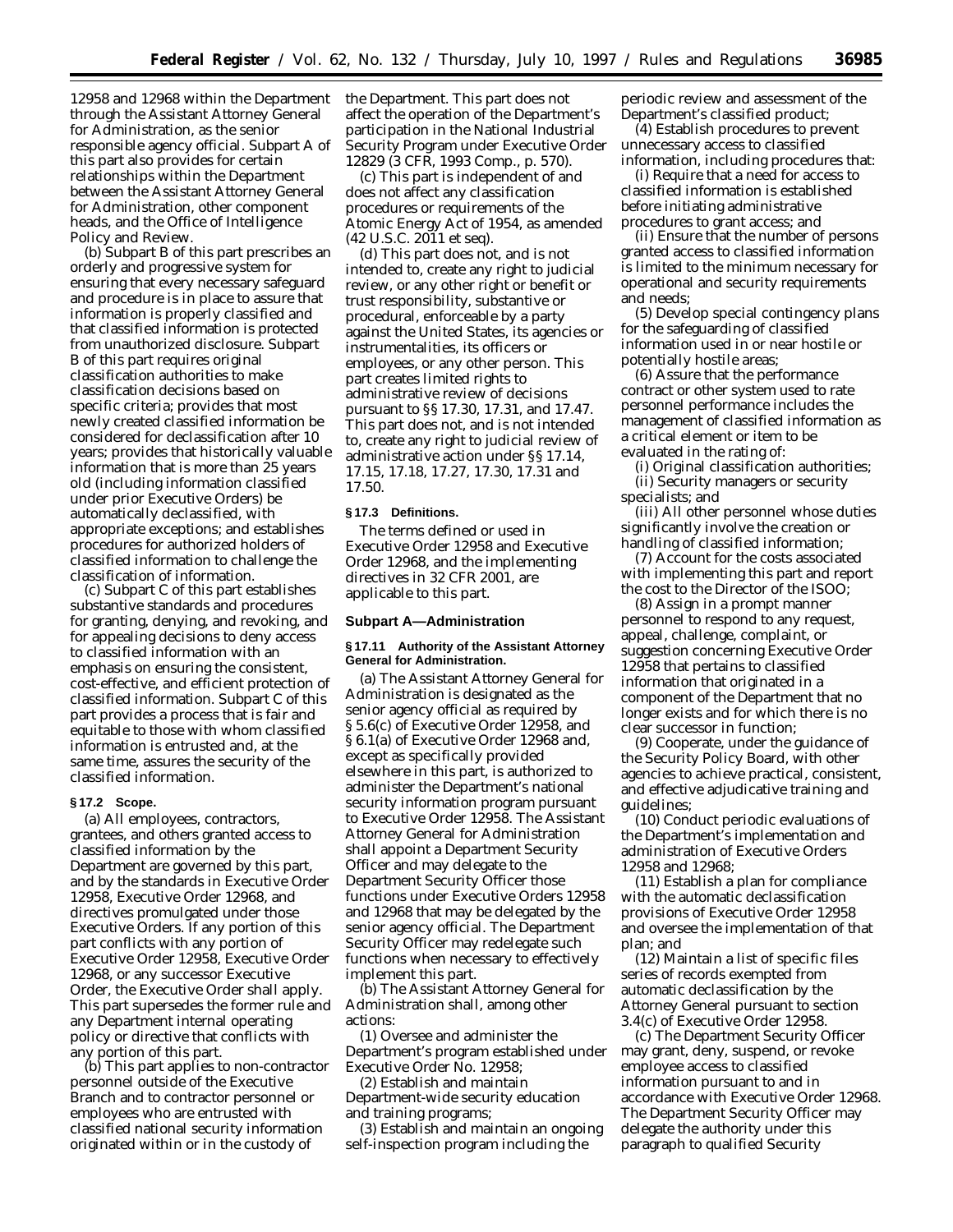Programs Managers when the operational need justifies the delegation and when the Department Security Officer is assured that such officials will apply all access criteria in a uniform and correct manner in accord with the provisions of Executive Order 12968 and subpart C of this part. The fact that a delegation has been made pursuant to this section does not waive the Department Security Officer's authority to make any determinations that have been delegated.

(d) The Department Security Officer shall maintain a current list of all officials authorized pursuant to this part to originally classify or declassify documents.

(e) The Department Security Officer shall promulgate criteria and security requirements for the marking and safeguarding of information, transportation and transfer of information, preparation of classification guides, reporting of communications related to national security by persons granted access to classified information, reporting of information that raises doubts as to whether another employee's continued eligibility for access to classified information is clearly consistent with the national security, and other matters necessary to the administration of the Executive Orders, the implementing regulations of the ISOO, and this part.

### **§ 17.12 Component head responsibilities.**

The head of each component shall appoint and oversee a Security Programs Manager to implement this regulation. The Security Programs Managers shall:

(a) Observe, enforce, and implement security regulations or procedures pertaining to the classification, declassification, safeguarding, handling, and storage of classified national security information;

(b) Report violations of the provisions of this regulation to the Department Security Officer;

(c) Ensure that all employees acquire adequate security education and training as required by the provisions of the Department security regulations and procedures for classified information;

(d) Continuously review the requirements for personnel access to classified information as a part of the continuous need-to-know evaluation, and initiate action to administratively withdraw or reduce the level of access authorized, as appropriate; and

(e) Cooperate fully with any request from the Department Security Officer for assistance in the implementation of this part.

### **§ 17.13 Office of Intelligence Policy and Review responsibilities; interpretation of Executive Orders.**

(a) The Counsel for Intelligence Policy shall represent the Attorney General at interagency meetings on matters of general interest concerning national security information.

(b) The Counsel for Intelligence Policy shall provide advice and interpretation on any issues that arise under Executive Orders 12958 and 12968 and shall refer such questions to the Office of Legal Counsel, as appropriate.

(c) Any request for interpretation of Executive Order 12958 or Executive Order 12968, pursuant to section 6.1(b) of Executive Order 12958, and section 7.2(b) of Executive Order 12968, shall be referred to the Counsel for Intelligence Policy, who shall refer such questions to the Office of Legal Counsel, as appropriate.

### **§ 17.14 Department Review Committee.**

(a) The Department Review Committee (DRC) is established to:

(1) Resolve all issues, except those related to the compromise of classified information, that concern the implementation and administration of Executive Order 12958, implementing directives from the ISOO, and subpart B of this part, including those issues concerning over-classification, failure to declassify, classification challenges, and delays in declassification not otherwise resolved;

(2) Review all appeals from denials of requests for records made under section 3.6 of Executive Order 12958 and the Freedom of Information Act (5 U.S.C. 552), when the proposed denial is based on their continued classification under Executive Order 12958;

(3) Recommend to the Attorney General appropriate administrative sanctions to correct the abuse or violation of any provision of Executive Order 12958, the implementing directives or subpart B of this part, except as it relates to the compromise of classified national security information; and

(4) Review, on appeal, challenges to classification actions and mandatory review requests.

(b)(1) The DRC shall consist of a senior representative designated by the:

(i) Deputy Attorney General; (ii) Assistant Attorney General, Office of Legal Counsel;

(iii) Assistant Attorney General, Criminal Division;

(iv) Assistant Attorney General, Civil Division;

(v) Assistant Attorney General for Administration;

(vi) Director, Federal Bureau of Investigation; and

(vii) Counsel for Intelligence Policy. (2) Each such official shall also designate in writing an alternate to serve in the absence of his or her representative. Four representatives shall constitute a quorum of the DRC. The Attorney General shall designate the Chairman of the DRC from among its members.

(c) The Office of Information and Privacy (OIP) shall provide the necessary administrative staff support for the DRC.

## **§ 17.15 Access Review Committee.**

(a) The Access Review Committee (ARC) is hereby established to review all appeals from denials or revocations of eligibility for access to classified information under Executive Order 12968. Unless the Attorney General requests recommendations from the ARC and personally exercises appeal authority, the ARC's decisions shall be final.

(b) The ARC shall consist of the Deputy Attorney General or a designee, the Counsel for Intelligence Policy or a designee, and the Assistant Attorney General for Administration or a designee. Designations must be approved by the Attorney General.

(c) The Department Security Officer shall provide the necessary administrative staff support for the ARC.

### **§ 17.16 Violations of classified information requirements.**

(a) Any person who suspects or has knowledge of a violation of this part, including the known or suspected loss or compromise of national security information, shall promptly report and confirm in writing the circumstances to the Department Security Officer. Any person who makes such a report to the Department Security Officer shall promptly furnish a copy of such report:

(1) If the suspected violation involves a Department attorney (including an Assistant United States Attorney or Special Assistant United States Attorney) while engaged in litigation, grand jury proceedings, or giving legal advice, or a law enforcement officer assisting an attorney engaged in such activity, to the Office of Professional Responsibility;

(2) If the suspected violation involves an employee of the Federal Bureau of Investigation (FBI) or the Drug Enforcement Administration, other than a law enforcement officer in paragraph  $(a)(1)$  of this section, to the Office of Professional Responsibility in that component; or

(3) In any other circumstance, to the Office of the Inspector General.

(b) Department employees, contractors, grantees, or consultants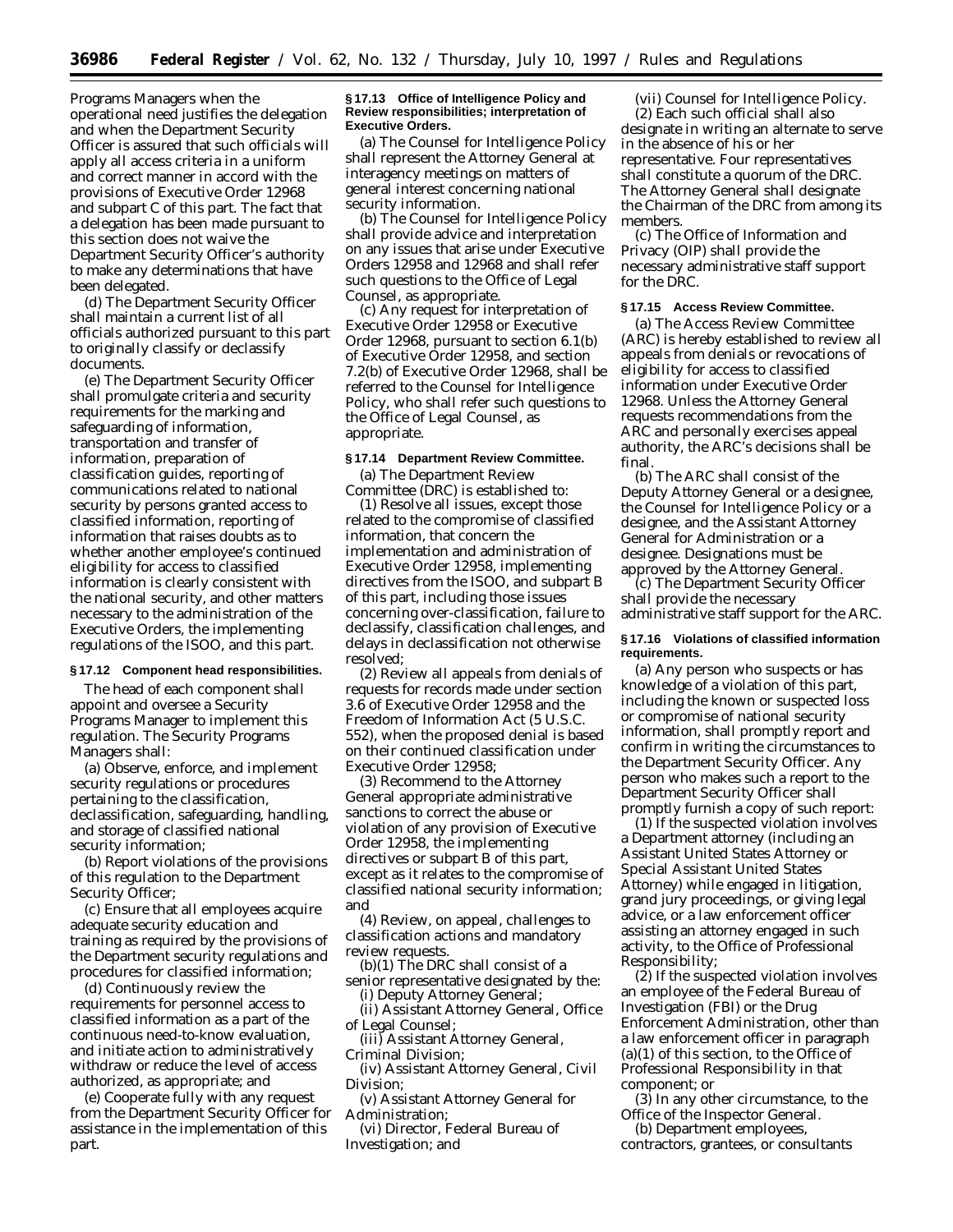may be reprimanded, suspended without pay, terminated from classification authority, suspended from or denied access to classified information, or subject to other sanctions in accordance with applicable law and Department regulation if they:

(1) Knowingly, willfully, or negligently disclose to unauthorized persons information classified under Executive Order 12958 or predecessor orders;

(2) Knowingly, willfully, or negligently classify or continue the classification of information in violation of Executive Order 12958 or its implementing directives; or

(3) Knowingly, willfully, or negligently violate any other provision of Executive Order 12958, or knowingly and wilfully grant eligibility for, or allow access to, classified information in violation of Executive Order 12968, or its implementing directives, this part, or security requirements promulgated by the Department Security Officer.

## **§ 17.17 Judicial proceedings.**

(a)(1) Any Department official or organization receiving an order or subpoena from a federal or state court to produce classified information, required to submit classified information for official Department litigative purposes, or receiving classified information from another organization for production of such in litigation, shall immediately determine from the agency originating the classified information whether the information can be declassified. If declassification is not possible, the Department official or organization and the assigned Department attorney in the case shall take all appropriate action to protect such information pursuant to the provisions of this section.

(2) If a determination is made to produce classified information in a judicial proceeding in any manner, the assigned Department attorney shall take all steps necessary to ensure the cooperation of the court and, where appropriate, opposing counsel in safeguarding and retrieving the information pursuant to the provisions of this regulation.

(b) The Classified Information Procedures Act (CIPA), Pub. L. 96–456, 94 Stat. 2025, 18 U.S.C. App., and the ''Security Procedures Established Pursuant to Pub. L. 96–456, 94 Stat. 2025, by the Chief Justice of the United States for the Protection of Classified Information'' may be used in Federal criminal cases involving classified information. (Available from the Security and Emergency Planning Staff, Justice Management Division,

Department of Justice, Washington, DC 20530.)

(c) In judicial proceedings other than Federal criminal cases where CIPA is used, the Department, through its attorneys, shall seek appropriate security safeguards to protect classified information from unauthorized disclosure, including, but not limited to, consideration of the following:

(1) A determination by the court of the relevance and materiality of the classified information in question;

(2) An order that classified information shall not be disclosed or introduced into evidence at a proceeding without the prior approval of either the originating agency, the Attorney General, or the President;

(3) A limitation on attendance at any proceeding where classified information is to be disclosed to those persons with appropriate authorization to access classified information whose duties require knowledge or possession of the classified information to be disclosed;

(4) A court facility that provides appropriate safeguarding for the classified information as determined by the Department Security Officer;

(5) Dissemination and accountability controls for all classified information offered for identification or introduced into evidence at such proceedings;

(6) Appropriate marking to indicate classified portions of any and any the maintenance of any classified under seal;

(7) Handling and storage of all classified information including classified portions of any transcript in a manner consistent with the provisions of this regulation and Department implementing directives;

(8) Return at the conclusion of the proceeding of all classified information to the Department or the originating agency, or placing the classified information under court seal;

(9) Retrieval by Department employees of appropriate notes, drafts, or any other documents generated during the course of the proceedings that contain classified information and immediate transfer to the Department for safeguarding and destruction as appropriate; and

(10) Full and complete advice to all persons to whom classified information is disclosed during such proceedings as to the classification level of such information, all pertinent safeguarding and storage requirements, and their liability in the event of unauthorized disclosure.

(d) Access to classified information by individuals involved in judicial proceedings other than employees of the Department is governed by § 17.46(c).

### **§ 17.18 Prepublication review.**

(a) All individuals with authorized access to Sensitive Compartmented Information shall be required to sign nondisclosure agreements containing a provision for prepublication review to assure deletion of Sensitive Compartmented Information and other classified information. Sensitive Compartmented Information is information that not only is classified for national security reasons as Top Secret, Secret, or Confidential, but also is subject to special access and handling requirements because it involves or derives from particularly sensitive intelligence sources and methods. The prepublication review provision will require Department of Justice employees and other individuals who are authorized to have access to Sensitive Compartmented Information to submit certain material, described further in the agreement, to the Department prior to its publication to provide an opportunity for determining whether an unauthorized disclosure of Sensitive Compartmented Information or other classified information would occur as a consequence of it publication.

(b) Persons subject to these requirements are invited to discuss their plans for public disclosures of information that may be subject to these obligations with authorized Department representatives at an early stage, or as soon as circumstances indicate these policies must be considered. Except as provided in paragraph (j) of this section for FBI personnel, all questions concerning these obligations should be addressed to the Counsel for Intelligence Policy, Department of Justice, 10th & Constitution Avenue, NW., Washington, DC 20530. The official views of the Department on whether specific materials require prepublication review may be expressed only by the Counsel for Intelligence Policy and persons should not act in reliance upon the views of other Department personnel.

(c) Prepublication review is required only as expressly provided for in a nondisclosure agreement. However, all persons who have had access to classified information have an obligation to avoid unauthorized disclosures of such information. Therefore, persons who have such access but are not otherwise required to submit to prepublication review under the terms of an employment or other nondisclosure agreement are encouraged to submit material for prepublication review voluntarily if they believe that such material may contain classified information.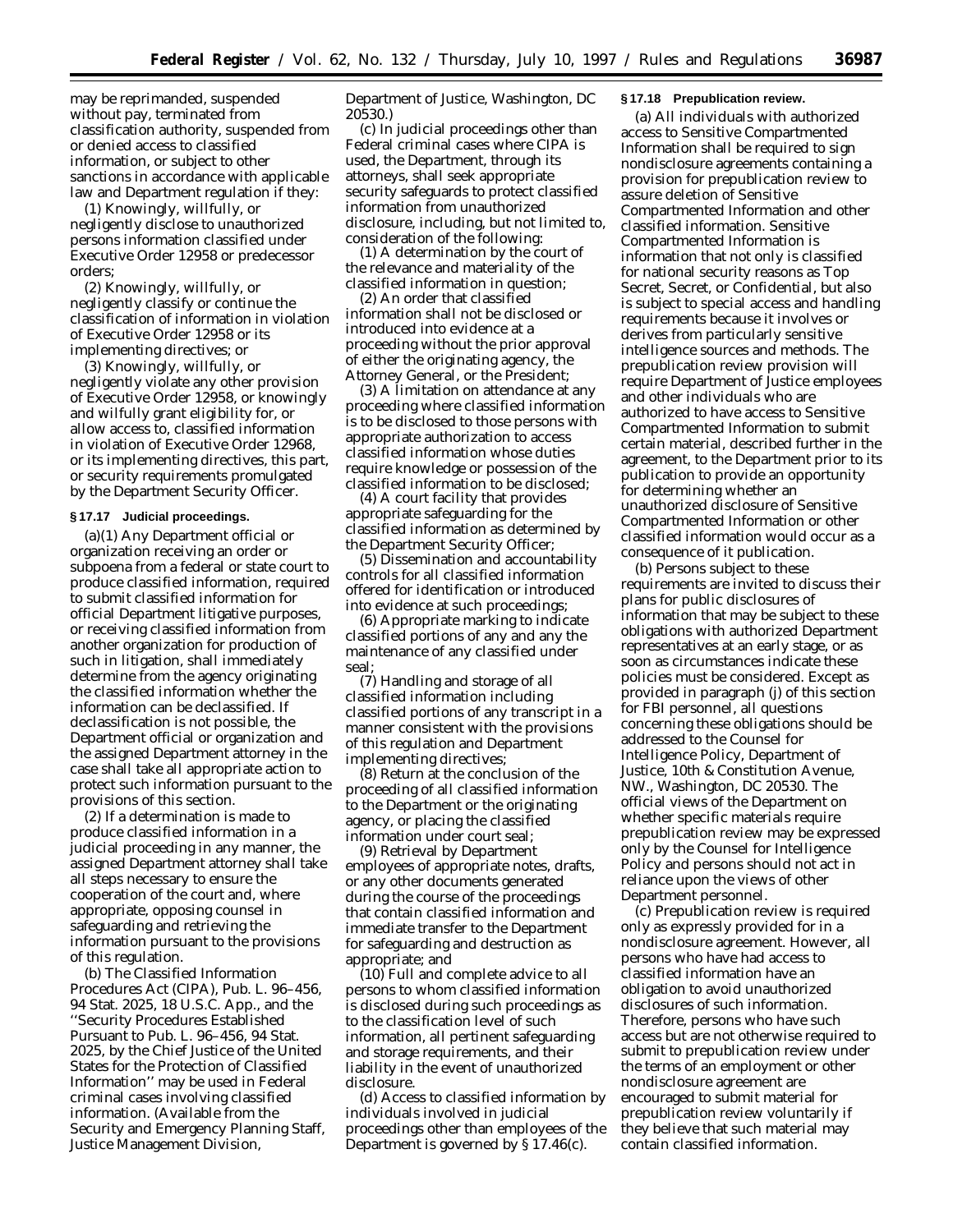(d) The nature and extent of the material that is required to be submitted for prepublication review under nondisclosure agreements is expressly provided for in those agreements. It should be clear, however, that such requirements do not extend to any materials that exclusively contain information lawfully obtained at a time when the author has no employment, contract, or other relationship with the United States Government or that contain information exclusively acquired outside the scope of employment.

(e) A person's obligation to submit material for prepublication review remains identical whether such person prepares the materials or causes or assists another person (such as a ghost writer, spouse, friend, or editor) in preparing the material. Material covered by a nondisclosure agreement requiring prepublication review must be submitted prior to discussing it with or showing it to a publisher, co-author, or any other person who is not authorized to have access to it. In this regard, it should be noted that a failure to submit such material for prepublication review constitutes a breach of the obligation and exposes the author to remedial action even in cases where the published material does not actually contain Sensitive Compartmented Information or classified information. See *Snepp* v. *United States,* 444 U.S. 507 (1980).

(f) The requirement to submit material for prepublication review is not limited to any particular type of material or disclosure or methods of production. Written materials include not only book manuscripts but all other forms of written materials intended for public disclosure, such as (but not limited to) newspaper columns, magazine articles, letters to the editor, book reviews, pamphlets, scholarly papers, and fictional material.

(g) Oral statements are also within the scope of a prepublication review requirement when based upon written materials, such as an outline of the statements to be made. There is no requirement to prepare written materials for review, however, unless there is reason to believe in advance that oral statements may contain Sensitive Compartmented Information or other information required to be submitted for review under the terms of the nondisclosure agreement. Thus, a person may participate in an oral presentation where there is no opportunity for prior preparation (e.g., news interview, panel discussion) without violating the provisions of this paragraph.

(h) Material submitted for republication review will be reviewed solely for the purpose of identifying and preventing the disclosure of Sensitive Compartmented Information and other classified information. This review will be conducted in an impartial manner without regard to whether the material is critical of or favorable to the Department. No effort will be made to delete embarrassing or critical statements that are unclassified. Materials submitted for review will be disseminated to other persons or agencies only to the extent necessary to identify classified information.

(i) The Counsel for Intelligence Policy (or, in the case of FBI employees, the FBI's Office of Congressional and Public Affairs) will respond substantively to prepublication review requests within 30 working days of receipt of the submission. Priority shall be given to reviewing speeches, newspaper articles, and other materials that the author seeks to publish on an expedited basis. The Counsel's decisions may be appealed to the Deputy Attorney General, who will process appeals within 15 days of receipt of the appeal. The Deputy Attorney General's decision is final and not subject to further administrative appeal. Persons who are dissatisfied with the final administrative decision may obtain judicial review either by filing an action for declaratory relief or giving the Department notice of their intention to proceed despite the Department's request for deletions of classified information, and a reasonable opportunity (30 working days) to file a civil action seeking a court order prohibiting disclosure. Employees and other affected individuals remain obligated not to disclose or publish information determined by the Government to be classified until any civil action is resolved.

(j) The obligations of Department of Justice employees described in this subpart apply with equal force to employees of the FBI with following exceptions and provisos:

(1) Nothing in this subpart shall supersede or alter obligations assumed under the basic FBI employment agreement.

(2) FBI employees required to sign nondisclosure agreements containing a provision for prepublication review pursuant to this subpart shall submit materials for review to the Assistant Director, Office of Congressional and Public Affairs. Such individuals shall also submit questions as to whether specific materials require prepublication review under such agreements to that Office for resolution. Where such questions raise policy questions or

concern significant issues of interpretation under such an agreement, the Assistant Director, Office of Congressional and Public Affairs, shall consult with the Counsel for Intelligence Policy prior to responding to the inquiry.

(3) Decisions of the Assistant Director, Office of Congressional and Public Affairs, concerning the deletion of classified information, may be appealed to the Director, FBI, who will process appeals within 15 working days of receipt. Persons who are dissatisfied with the Director's decision may, at their option, appeal further to the Deputy Attorney General as provided in paragraph (i) of this section. Judicial review, as set forth in that paragraph, is available following final agency action in the form of a decision by the Director or, if the appeal process in paragraph (i) of this section is pursued, the Deputy Attorney General.

### **Subpart B—Classified Information**

## **§ 17.21 Classification and declassification authority.**

(a) Top Secret original classification authority may only be exercised by the Attorney General, the Assistant Attorney General for Administration, and officials to whom such authority is delegated in writing by the Attorney General. No official who is delegated Top Secret classification authority pursuant to this paragraph may redelegate such authority.

(b) The Assistant Attorney General for Administration may delegate original Secret and Confidential classification authority to subordinate officials determined to have frequent need to exercise such authority. No official who is delegated original classification authority pursuant to this paragraph may redelegate such authority.

(c) Officials authorized to classify information at a specified level are also authorized to classify information at a lower level. In the absence of an official authorized to exercise classification authority pursuant to this section, the person designated to act in lieu of such official may exercise the official's classification authority.

### **§ 17.22 Classification of information; limitations.**

(a) Information may be originally classified only if all of the following standards are met:

(1) The information is owned by, produced by or for, or is under the control of the United States Government;

(2) The information falls within one or more of the categories of information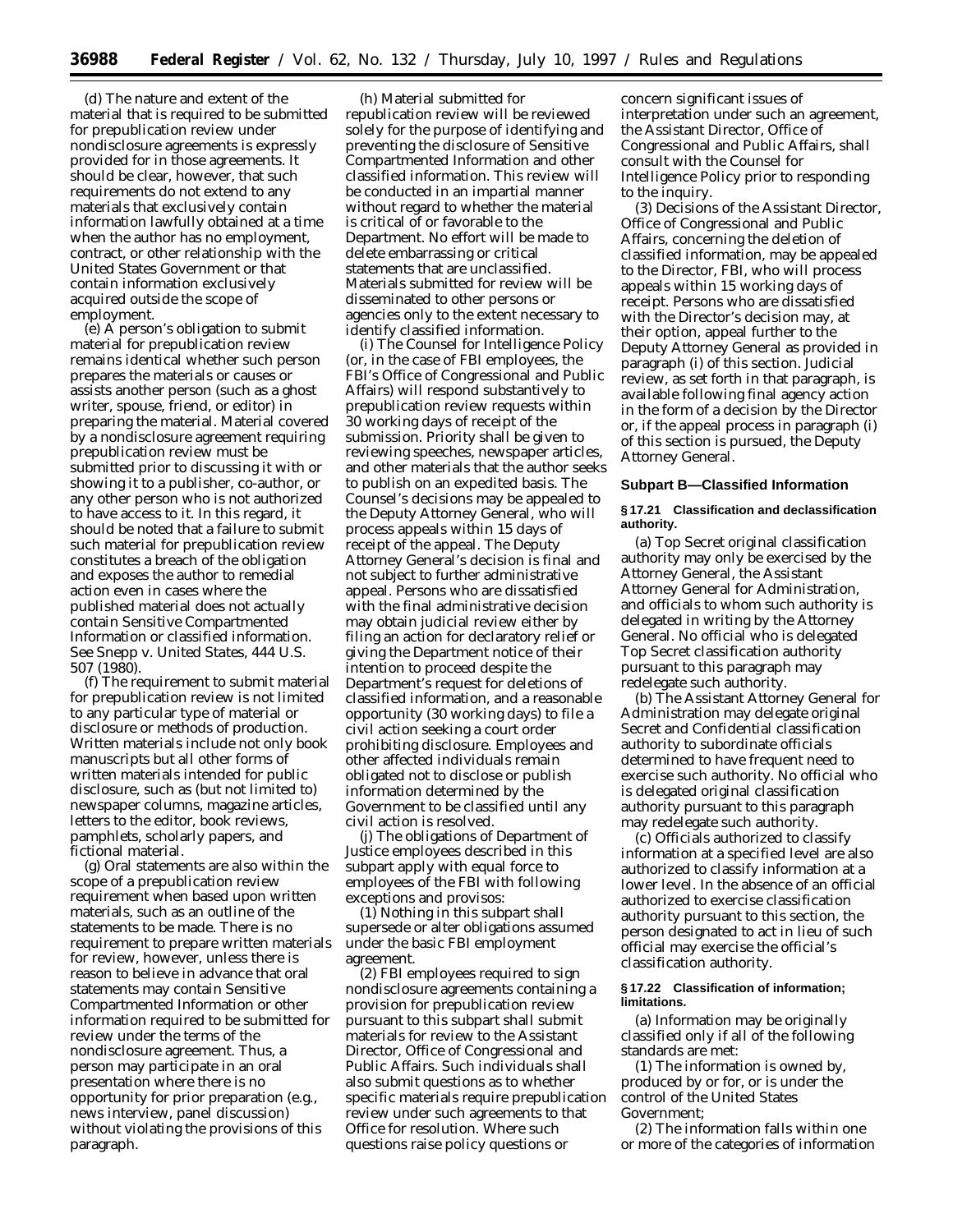specified in section 1.5 of Executive Order 12958; and

(3) The classifying official determines that the unauthorized disclosure of the information reasonably could be expected to result in damage to the national security and such official is able to identify or describe the damage.

(b) Information may be classified as Top Secret, Secret, or Confidential according to the standards established in section 1.3 of Executive Order 12958. No other terms shall be used to identify United States classified national security information except as otherwise provided by statute.

(c) Information shall not be classified if there is significant doubt about the need to classify the information. If there is significant doubt about the appropriate level of classification with respect to information that is being classified, it shall be classified at the lower classification of the levels considered.

(d) Information shall not be classified in order to conceal inefficiency, violations of law, or administrative error; to prevent embarrassment to a person, organization, or agency; to restrain competition; or to prevent or delay release of information that does not require protection in the interest of national security. Information that has been declassified and released to the public under proper authority may not be reclassified.

(e) Information that has not previously been disclosed to the public under proper authority may be classified or reclassified after the Department has received a request for it under the Freedom of Information Act (5 U.S.C. 552), the Privacy Act of 1974 (5 U.S.C. 552a), or the mandatory review provisions of § 17.31. When it is necessary to classify or reclassify such information, it shall be forwarded to the Department Security Officer and classified or reclassified only at the direction of the Attorney General, the Deputy Attorney General, or the Assistant Attorney General for Administration.

(f) Compilations of items of information that are individually unclassified may be classified if the compiled information reveals an additional association or relationship that meets the standards for classification under Executive Order 12958 and that is not otherwise revealed in the individual items of information.

# **§ 17.23 Emergency classification requests.**

(a) Whenever any employee, contractor, licensee, certificate holder, or grantee of the Department who does not have original classification authority

originates or develops information that requires immediate classification and safeguarding, and no authorized classifier is available, that person shall:

(1) Safeguard the information in a manner appropriate for its classification level;

(2) Apply the appropriate overall classification markings; and

(3) Within five working days, securely transmit the information to the organization that has appropriate subject matter interest and classification authority.

(b) When it is not clear which Department organization would be the appropriate original classifier, the information shall be sent to the Department Security Officer to determine the appropriate organization.

(c) The organization with classification authority shall decide within 30 days whether to classify information.

### **§ 17.24 Duration of classification.**

(a) At the time of original classification, original classification authorities shall attempt to establish a specific date or event for declassification not more than 10 years from the date of the original decision based on the duration of the national security sensitivity of the information. If the original classification authority cannot determine an earlier specific date or event for declassification, the information shall be marked for declassification 10 years from the date of the original decision.

(b) At the time of original classification, an original classification authority may exempt specific information from declassification within 10 years in accordance with section 1.6(d) of Executive Order 12958.

(c) An original classification authority may extend the duration of classification or reclassify specific information for successive periods not to exceed 10 years at a time if such action is consistent with the standards and procedures established under, and subject to the limitations of, Executive Order 12958.

### **§ 17.25 Identification and markings.**

(a) Classified information must be marked pursuant to the standards set forth in section 1.7 of Executive Order 12958; ISOO implementing directives in 32 CFR 2001, subpart B; and internal Department of Justice direction provided by the Department Security Officer.

(b) Foreign government information shall be marked or classified at a level equivalent to that level of classification assigned by the originating foreign government.

(c) Information assigned a level of classification under predecessor Executive Orders shall be considered as classified at that level of classification.

### **§ 17.26 Derivative classification.**

(a) Persons need not possess original classification authority to derivatively classify information based on source documents or classification guides.

(b) Persons who apply derivative classification markings shall observe original classification decisions and carry forward to any newly created documents the pertinent classification markings.

(c) Information classified derivatively from other classified information shall be classified and marked in accordance with the standards set forth in sections 2.1–2.3 of Executive Order 12958, the ISOO implementing directives in 32 CFR 2001.22, and internal Department directions provided by the Department Security Officer.

### **§ 17.27 Declassification and downgrading.**

(a) Classified information shall be declassified as soon as it no longer meets the standards for classification. Declassification and downgrading is governed by § 3.1–3.3 of Executive Order 12958, implementing ISOO directives at 32 CFR 2001, subpart E, and applicable internal Department of Justice direction provided by the Department Security Officer.

(b) Information shall be declassified or downgraded by the official who authorized the original classification if that official is still serving in the same position, the originator's successor, or a supervisory official of either, or by officials delegated such authority in writing by the Attorney General or the Assistant Attorney General for Administration.

(c) It is presumed that information that continues to meet the classification requirements under Executive Order 12958 requires continued protection. In some exceptional cases during declassification reviews, the need to protect classified information may be outweighed by the public interest in disclosure of the information, and in these cases the information should be declassified. If it appears that the public interest in disclosure of the information may outweigh the need to protect the information, the declassification reviewing official shall refer the case with a recommendation for decision to the DRC. The DRC shall review the case and make a recommendation to the Attorney General on whether the public interest in disclosure outweighs the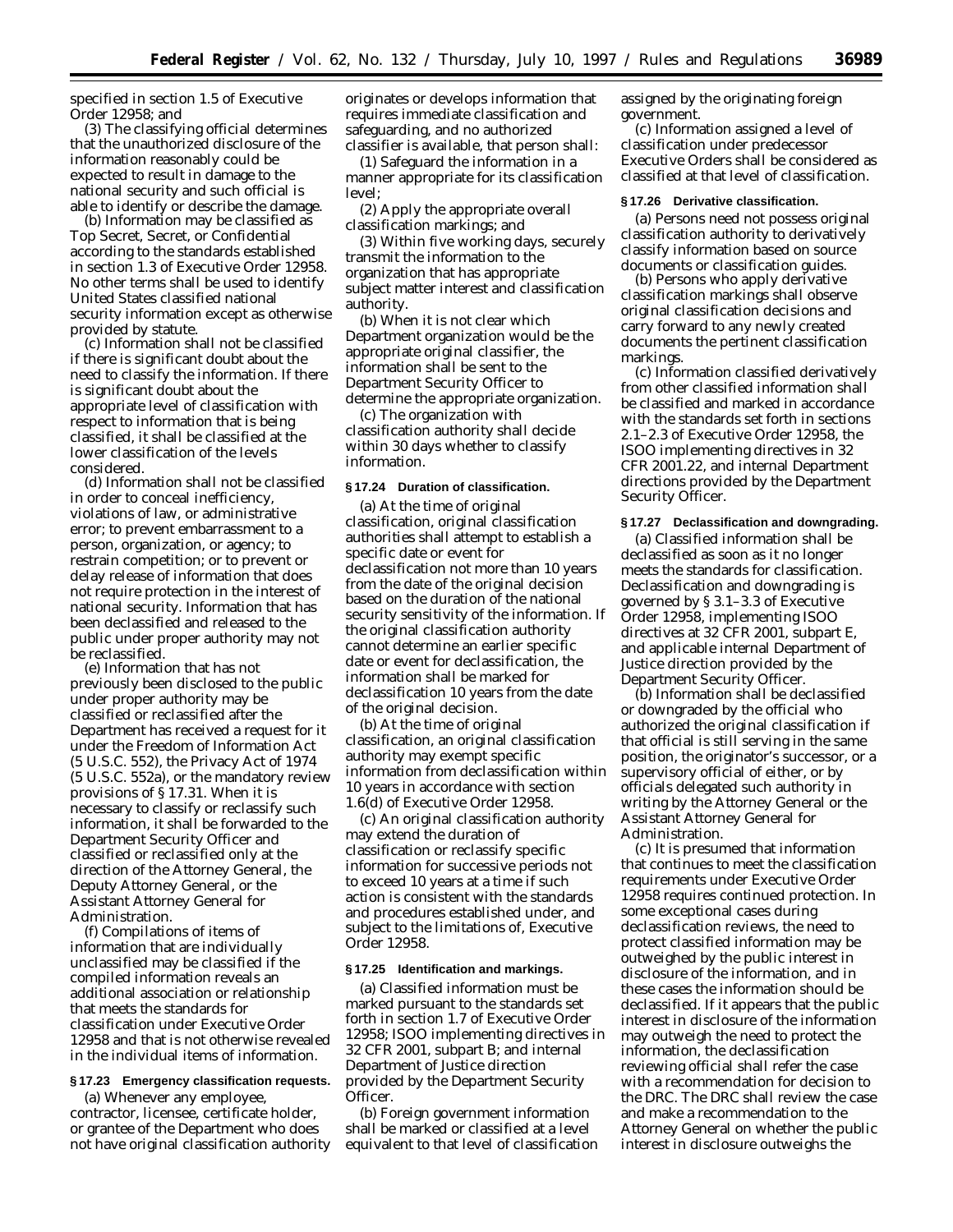damage to national security that might reasonably be expected from disclosure. The Attorney General shall decide whether to declassify the information. The decision of the Attorney General shall be final. This provision does not amplify or modify the substantive criteria or procedures for classification or create any substantive or procedural rights subject to judicial review.

(d) Each component shall develop schedules for declassification of records in the National Archives. The Department shall cooperate with the National Archives and Records Administration and the Presidential Libraries to ensure that declassification is accomplished in a timely manner.

## **§ 17.28 Automatic declassification.**

(a) Subject to paragraph (b) of this section, all classified information contained in records that are more than 25 years old that have been determined to have permanent historical value shall be declassified automatically on April 17, 2000. Subsequently, all classified information in such records shall be automatically declassified not later than 25 years after the date of its original classification with the exception of specific information exempt from automatic declassification pursuant to section 3.4 (b) and (d) of Executive Order 12958.

(b) At least 220 days before information is declassified automatically under this section, the respective component head shall notify the Assistant Attorney General for Administration through the Department Security Officer of any specific information they propose to exempt from automatic declassification. The notification shall include:

(1) A description of the information; (2) An explanation of why the information is exempt from automatic declassification and must remain classified for a longer period of time; and

(3) A specific date or event for declassification of the information whenever the information exempted does not identify a confidential human source or human intelligence source.

(c) Proposed exemptions under this section shall be forwarded to the DRC, which shall recommend a disposition of the exemption request to the Assistant Attorney General for Administration. When the Assistant Attorney General for Administration determines the exemption request is consistent with this section, he or she will submit it to the Executive Secretary of the Interagency Security Classification Appeals Panel.

(d) Declassification guides that narrowly and precisely define exempted information may be used to exempt information from automatic declassification. Declassification guides must include the exemption notification information detailed in paragraph (b) of this section, and be approved pursuant to paragraph (c) of this section.

### **§ 17.29 Documents of permanent historical value.**

The original classification authority, to the greatest extent possible, shall declassify classified information contained in records determined to have permanent historical value under title 44 of the United States Code before they are accessioned into the National Archives. The Department shall cooperate with the National Archives and Records Administration in carrying out an automatic declassification program involving accessioned Department records, presidential papers, and historical materials under the control of the Archivist of the United States.

### **§ 17.30 Classification challenges.**

(a) Authorized holders of information classified by the Department who, in good faith, believe that specific information is improperly classified or unclassified are encouraged and expected to challenge the classification status of that information pursuant to section 1.9 of Executive Order 12958. Authorized holders may submit classification challenges in writing to the DRC, through the Office of Information and Privacy, United States Department of Justice, Washington, DC 20530. The challenge need not be more specific than a question as to why the information is or is not classified, or is classified at a certain level.

(b) The DRC shall redact the identity of an individual challenging a classification under paragraph (a) of this section and forward the classification challenge to the original classification authority for review and response.

(c) The original classification authority shall promptly, and in no case later than 30 days, provide a written response to the DRC. The original classification authority may classify or declassify the information subject to challenge or state specific reasons why the original classification determination was proper. If the original classification authority is not able to response within 30 days, the DRC shall inform the individual who filed the challenge in writing of that fact, and the anticipated determination date.

(d) The DRC shall inform the individual challenging the classification of the determination made by the original classification authority and that individual may appeal this determination to the DRC. Upon appeal, the DRC may declassify, or direct the classification of, the information. If the DRC is not able to act on any appeal within 45 days of receipt, the DRC shall inform the individual who filed the challenge in writing of that fact, and the anticipated determination date.

(e) The DRC shall provide the individual who appeals a classification challenge determination with a written explanation of the basis for the DRC decision and a statement of his or her right to appeal that determination to the Interagency Security Classification Appeals Panel (ISCAP) pursuant to section 5.4 of Executive Order 12958 and the rules issued by the ISCAP pursuant to section 5.4 of Executive Order 12958.

(f) Any individual who challenges a classification and believes that any action has been taken against him or her in retribution because of that challenge shall report the facts to the Office of the Inspector General or the Office of Professional Responsibility, as appropriate.

(g) Requests for review of classified material for declassification by persons other than authorized holders are governed by § 17.31.

### **§ 17.31 Mandatory review for declassification requests.**

(a) Any person may request classified information be reviewed for declassification pursuant to the mandatory declassification review provisions of section 3.6 of Executive Order 12958. After such a review, the information or any reasonably segregable portion thereof that no longer requires protection under this part shall be declassified and released to the requester unless withholding is otherwise warranted under applicable law. If the information, although declassified, is withheld, the requester shall be given a brief statement as to the reasons for denial and a notice of the right to appeal the determination to the Director, Office of Information and Privacy (OIP), United States Department of Justice, Washington, DC 20530. If the mandatory review for declassification request relates to the classification of information that has been reviewed for declassification within the past two years or that is the subject of pending litigation, the requester shall be informed of that fact and the administrative appeal rights.

(b) Request for mandatory review for declassification and any subsequent appeal to the DRC shall be submitted to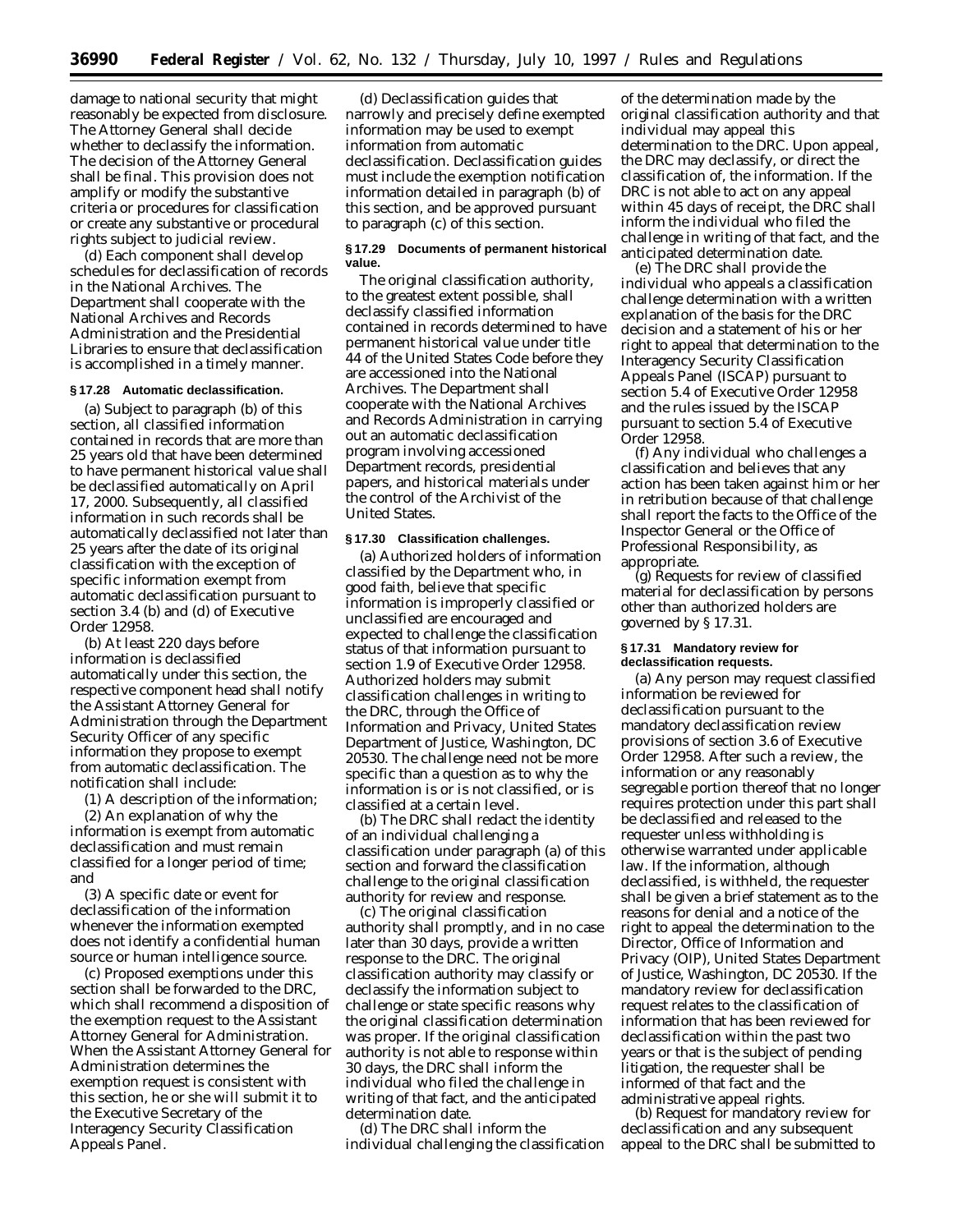the Director, Office of Information and Privacy, United States Department of Justice, Washington, DC 20530, describing the document or material containing the information with sufficient specificity to enable the Department to locate that information with a reasonable amount of effort. The OIP shall promptly forward the request to the component that originally classified the information, or the DRC in the case of an appeal, and provide the requester with an acknowledgement of receipt of the request.

(c) When the description of the information in a request is deficient, the component shall solicit as much additional identifying information as possible from the requestor. Before denying a request on the basis that the information or material is not obtainable with a reasonable amount of effort, the component shall ask the requestor to limit the request to information or material that is reasonably obtainable. If the information or material requested cannot be described in sufficient particularity, or if it cannot be obtained with a reasonable amount of effort, the component shall provide the requestor with written notification of the reasons why no action will be taken and the right to appeal the decision to the DRC.

(d) The component that originally classified the information shall provide a written response to requests for mandatory review within 60 days whenever possible, or shall inform the requester in writing why additional time is needed. Unless there are unusual circumstances, the additional time needed by the component originally classifying the information shall not extend beyond 180 days from the receipt of the request. If no determination has been made at the end of the 180 day period, the requester may apply to the DRC for a determination.

(e) If the component that originally classified the information determines that continued classification is warranted, it shall notify the requester in writing of the decision and the right to appeal the decision to the DRC no later that 60 days after receipt of the notification of the decision.

(f) The DRC shall determine the appeals of the components' mandatory declassification review decisions within 60 days after receipt of the appeal, or notify the requester why additional time is needed. In making its determinations concerning requests for declassification of classified information, the DRC, for administrative purposes, shall impose the burden of proof on the originating component to show that continued classification is warranted. The DRC shall provide the requester with a

written statement of reasons for its decisions.

(g) If the individual requesting review of a classification is not satisfied with the DRC's decision, he or she may appeal to the ISCAP pursuant to section 5.4 of Executive Order 12958 and rules issued by the ISCAP pursuant to that section.

## **§ 17.32 Notification of classification changes.**

All known holders of information affected by unscheduled classification changes actions shall be notified promptly of such changes by the original classifier or the authority making the change in classification.

## **Supart C—Access to Classified Information**

### **§ 17.41 Access to classified information.**

(a) No person may be given access to classified information or material originated by, in the custody, or under the control of the Department, unless the person—

(1) Has been determined to be eligible for access in accordance with sections 3.1–3.3 of Executive Order 12968;

(2) Has a demonstrated need-to-know; and

(3) Has signed an approved nondisclosure agreement.

(b) Eligibility for access to classified information is limited to United States citizens for whom an appropriate investigation of their personal and professional history affirmatively indicated loyalty to the United States, strength of character, trustworthiness, honesty, reliability, discretion, and sound judgment, as well as freedom from conflicting allegiances and potential for coercion, and willingness and ability to abide by regulations governing the use, handling, and protection of classified information. A determination of eligibility for access to classified information is a discretionary security decision based on judgments by appropriately trained adjudicative personnel. Eligibility shall be granted only where facts and circumstances indicate access to classified information is clearly consistent with the national security interests of the United States and any doubt shall be resolved in favor of the national security. Sections 2.6 and 3.3 of Executive Order 12968 provide only limited exceptions to these requirements.

(c) The Department of Justice does not discriminate on the basis of race, color, religion, sex, national origin, disability, or sexual orientation in granting access to classified information. However, the Department may investigate and

consider any matter that relates to the determination of whether access is clearly consistent with the interests of national security. No negative inferences concerning the standards for access may be raised solely on the basis of the sexual orientation of the employee or mental health counseling.

(d) An employee granted access to classified information may be investigated at any time to ascertain whether he or she continues to meet the requirements for access.

(e) An employee granted access to classified information shall provide to the Department written consent permitting access by an authorized investigative agency, for such time as access to classified information is maintained and for a period of three years thereafter, to:

(1) Financial records maintained by a financial institution as defined in 31 U.S.C. 5312(a) or by a holding company as defined in 12 U.S.C. 3401;

(2) Consumer reports under the Fair Credit Reporting Act (15 U.S.C. 1681 *et seq*.); and

(3) Records maintained by commercial entities within the United States pertaining to any travel by the employee outside the United States.

(f) Information may be requested pursuant to the employee consent obtained under paragraph (e) of this section only where:

(1) There are reasonable grounds to believe, based on credible information, that the employee or former employee is, or may be, disclosing classified information in an unauthorized manner to a foreign power or agent of a foreign power;

(2) Information the Department deems credible indicates the employee or former employee has incurred excessive indebtedness or has acquired a level of affluence that cannot be explained by other information; or

(3) Circumstances indicate that the employee or former employee had the capability and opportunity to disclose classified information that is known to have been lost or compromised to a foreign power or an agent of a foreign power.

### **§ 17.42 Positions requiring financial disclosure.**

(a) The Assistant Attorney General for Administration, in consultation with the Counsel for Intelligence Policy, shall designate each employee, by position or category where possible, who has a regular need for access to any of the categories of classified information described in section 1.3(a) of Executive Order 12968.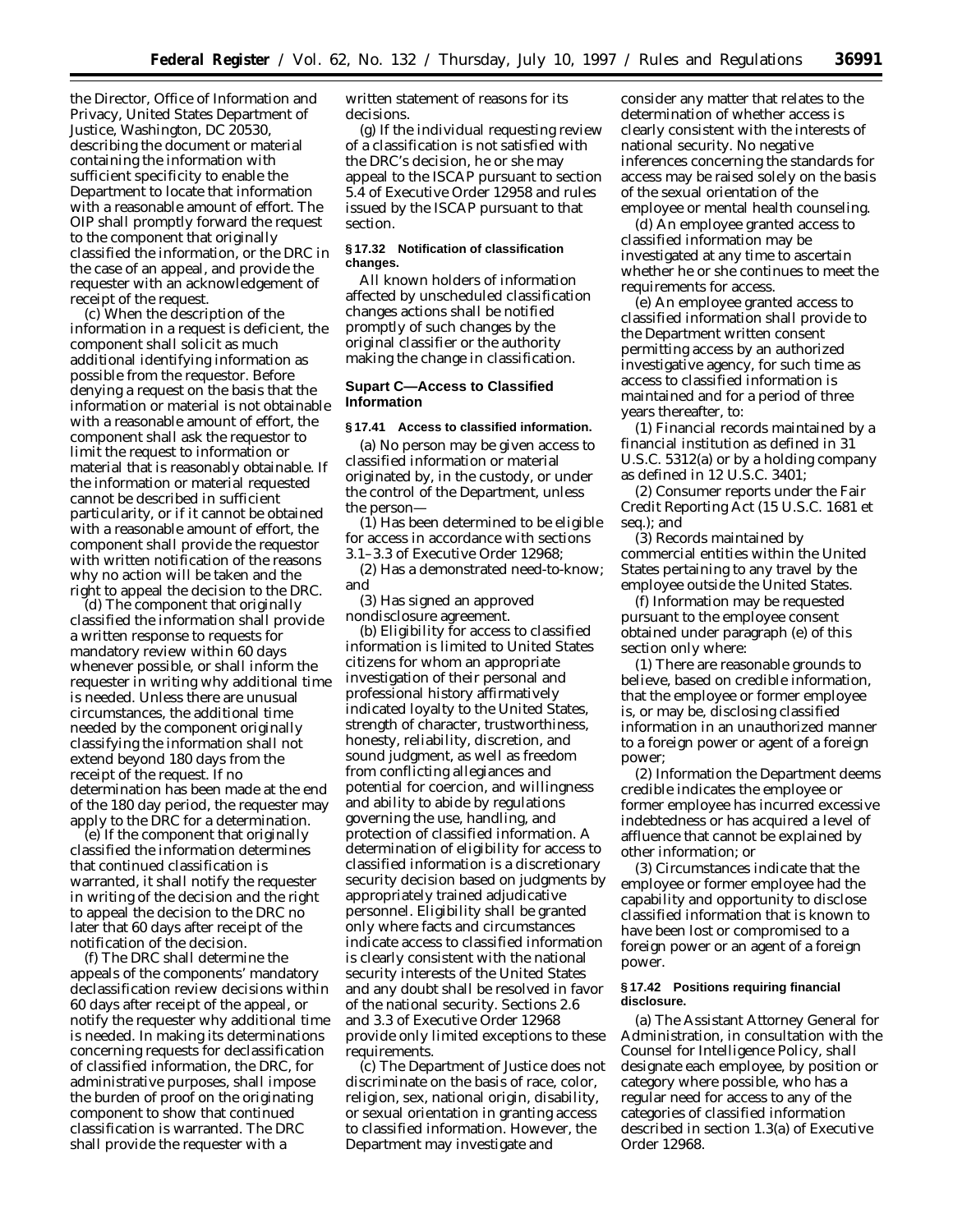(b) An employee may not hold a position designated as requiring a regular need for access to categories of classified information described in section 1.3(a) of Executive Order 12968 unless, as a condition of access to such information, the employee files with the Department Security Officer:

(1) A financial disclosure form developed pursuant to section 1.3(c) of Executive Order 12968 as part of all background investigations or reinvestigations;

(2) The same financial disclosure form, if selected by the Department Security Officer on a random basis; and

(3) Relevant information concerning foreign travel, as determined by the Department Security Officer.

### **§ 17.43 Reinvestigation requirements.**

Employees who are eligible for access to classified information shall be subject to periodic reinvestigations and may also be reinvestigated if, at any time, there is reason to believe that they may no longer meet the standards for access.

## **§ 17.44 Access eligibility.**

(a) Determinations of eligibility for access to classified information are separate from suitability determinations with respect to the hiring or retention of persons for employment by the Department or any other personnel actions.

(b) The number of employees eligible for access to classified information shall be kept to the minimum required for the conduct of Department functions.

(c) Eligibility for access to classified information shall be limited to classification levels for which there is a need for access. No person shall be granted eligibility higher than his or her need.

### **§ 17.45 Need-to-know.**

No person shall be granted access to specific classified information unless that person has an actual need-to-know that classified information, pursuant to section 2.5 of Executive Order 12968.

## **§ 17.46 Access by persons outside the Executive Branch.**

(a) Classified information shall not be disseminated outside the Executive Branch except under conditions that ensure that the information will be given protection equivalent to that afforded within the Executive Branch.

(b) Classified information originated by or in the custody of the Department may be made available to individuals or agencies outside the Executive Branch provided that such information is necessary for performance of a function from which the Federal Government will derive a benefit or advantage and

that the release is not prohibited by the originating department or agency (or foreign government in the case of Foreign Government Information). Before such a release is made, the head of the Office, Board, Division, or Bureau making the release shall determine the propriety of such action, in the interest of the national security, and must approve the release. Prior to the release, the Department Security Officer must confirm that the recipient is eligible for access to the classified information involved and agrees to safeguard the information in accordance with the provisions of this part.

(c) Members of Congress, Justices of the United States Supreme Court, and Judges of the United States Courts of Appeal and District Courts do not require a determination of their eligibility for access to classified information by the Department. Federal Magistrate Judges must be determined eligible for access to classified information by the Department Security Officer pursuant to procedures approved by the Assistant Attorney General for Administration in consultation with the Judicial Conference of the United States. All other Legislative and Judicial personnel including, but not limited to, congressional staff, court reporters, typists, secretaries, law clerks, and translators who require access to classified information must be determined eligible by the Department Security Officer consistent with standards established in this regulation.

(d) When other persons outside the Executive Branch who are not subject to the National Industrial Security Program require access to classified information originated by or in the custody of the Department, but do not otherwise possess a proper access authorization, an appropriate background investigation must be completed to allow the Department Security Officer to determine their eligibility for access to classified information. The length of time it generally takes to complete an expedited background investigation is 90 days. Therefore, all persons requiring access to classified information to participate in congressional or judicial proceedings should be identified and the background investigation initiated far enough in advance to ensure a minimum impact on such proceedings.

(e) Personnel who are subject to a Department contract or grant or who are rendering consultant services to the Department and require access to classified information originated by or in the custody of the Department shall be processed for such access pursuant to procedures approved by the Assistant Attorney General for Administration.

 $(f)(1)$  The requirement that access to classified information may be granted only as is necessary for the performance of official duties may be waived, pursuant to section 4.5(a) of Executive Order 12958, for persons who:

(i) Are engaged in historical research projects; or

(ii) Have previously occupied policymaking positions to which they were appointed by the President.

(2) All persons receiving access pursuant to this paragraph (f) must have been determined to be trustworthy by the Department Security Officer as a precondition before receiving access. Such determinations shall be based on such investigation as the Department Security Officer deems appropriate. Historical researchers and former presidential appointees shall not have access to Foreign Government Information without the written permission from an appropriate authority of the foreign government concerned.

(3) Waivers of the ''need-to-know'' requirement under this paragraph (f) may be granted by the Department Security Officer provided that the Security Programs Manager of the Office, Board, Division, or Bureau with classification jurisdiction over the information being sought:

(i) Makes a written determination that such access is consistent with the interest of national security;

(ii) Limits such access to specific categories of information over which the Department has classification jurisdiction;

(iii) Maintains custody of the classified information at a Department facility;

(iv) Obtains the recipient's written and signed agreement to safeguard the information in accordance with the provisions of this regulation and to authorize a review of any notes and manuscript for determination that no classified information is contained therein; and

(v) In the case of former presidential appointees, limits their access to items that such former appointees originated, reviewed, signed, or received while serving as a presidential appointee and ensures that such appointee does not remove or cause to be removed any classified information reviewed.

(4) If access requested by historical researchers and former presidential appointees requires the rendering of services for which fair and equitable fees may be charged pursuant to 31 U.S.C. 9701, the requester shall be so notified and fees may be imposed.